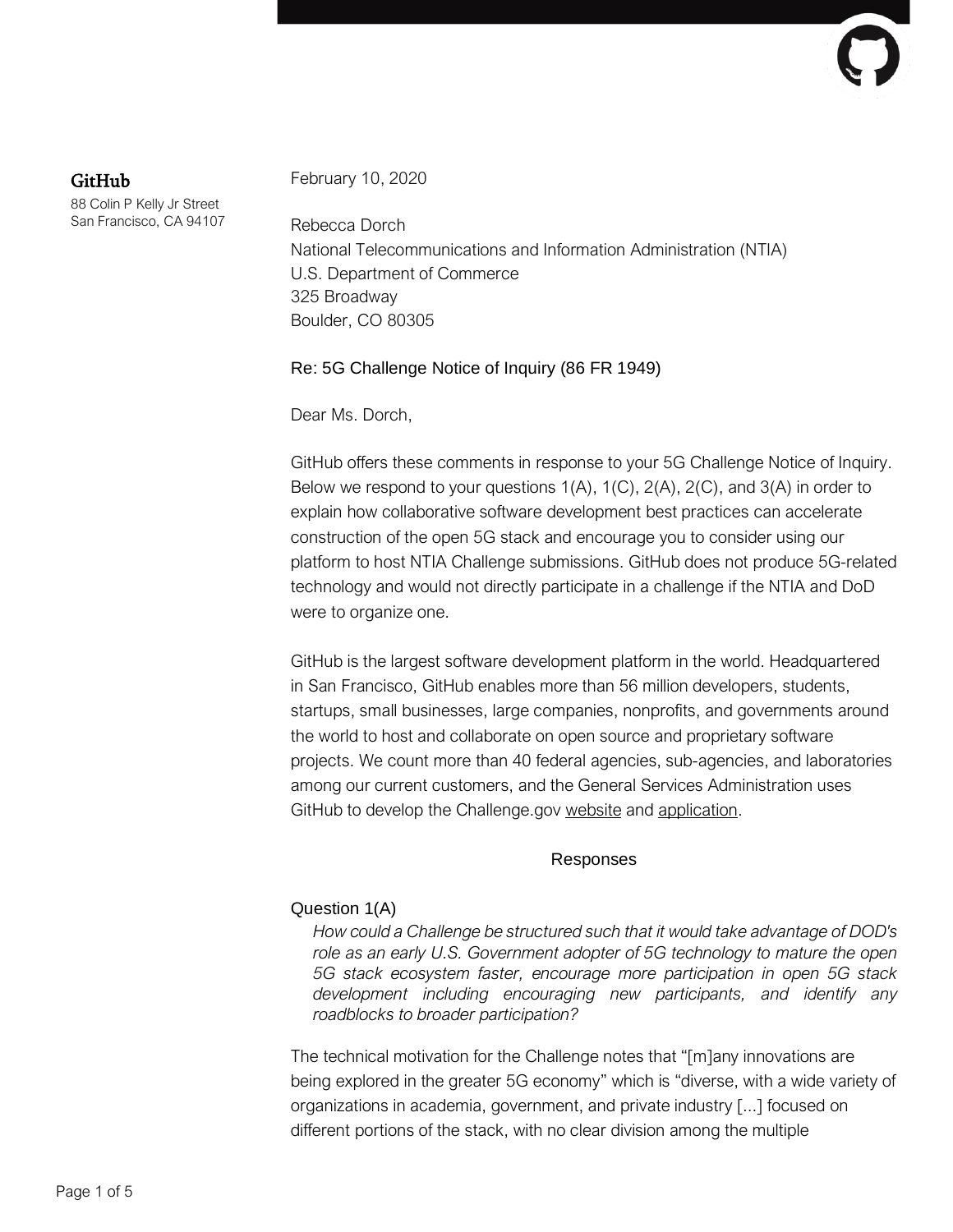implementations currently available" and "interoperability among the community's implementations is not guaranteed."

Open source<sup>1</sup> collaboration is a well-established approach to these same challenges and opportunities: prolific exploration of innovations by diverse entities, with a strong need for coordination in order to coalesce into a widely adopted and well-maintained stack. For example, open source development of cloud computing infrastructure has produced rapid innovation and wide industry adoption in recent years, including Kubernetes and other projects hosted by the Cloud Native Computing Foundation.

Open source and, more broadly, software collaboration best practices are directly applicable to the challenges of software-intensive 5G. The Challenge should be structured to explicitly address these opportunities and challenges: to encourage diverse innovators to work together toward a complete, mature, interoperable stack that is widely adopted, so as to secure ongoing maintenance and innovation.

## Question 1(C)

*What should be the goals of a Challenge focusing on maturation of the open 5G stack ecosystem? How could such a Challenge be structured to allow for the greatest levels of innovation? What metrics should be used in the assessment of proposals to ensure the best proposals are selected?*

Proposals should be assessed on open source and software collaboration best practices, including:

- Plan to develop solutions in public, for example in a public repository on GitHub.
- Plan to utilize modern software development practices, including continuous integration and security scanning.
- Plan to foster engagement with external contributors during development, for example by establishing clear documentation for contributors, adopting a standard code of conduct for all contributors, and publishing a security policy for how researchers should report any discovered vulnerabilities. Solutions could also be assessed on their actual engagement with external contributors by looking at project maintainer activity and change in contributors and individual commits over the duration of the Challenge.

<sup>&</sup>lt;sup>1</sup> Open source is defined by the [Open Source Initiative \(OSI\) based on ten criteria.](https://opensource.org/osd) The OSI also maintains a list of open [source-compliant licenses.](https://opensource.org/licenses)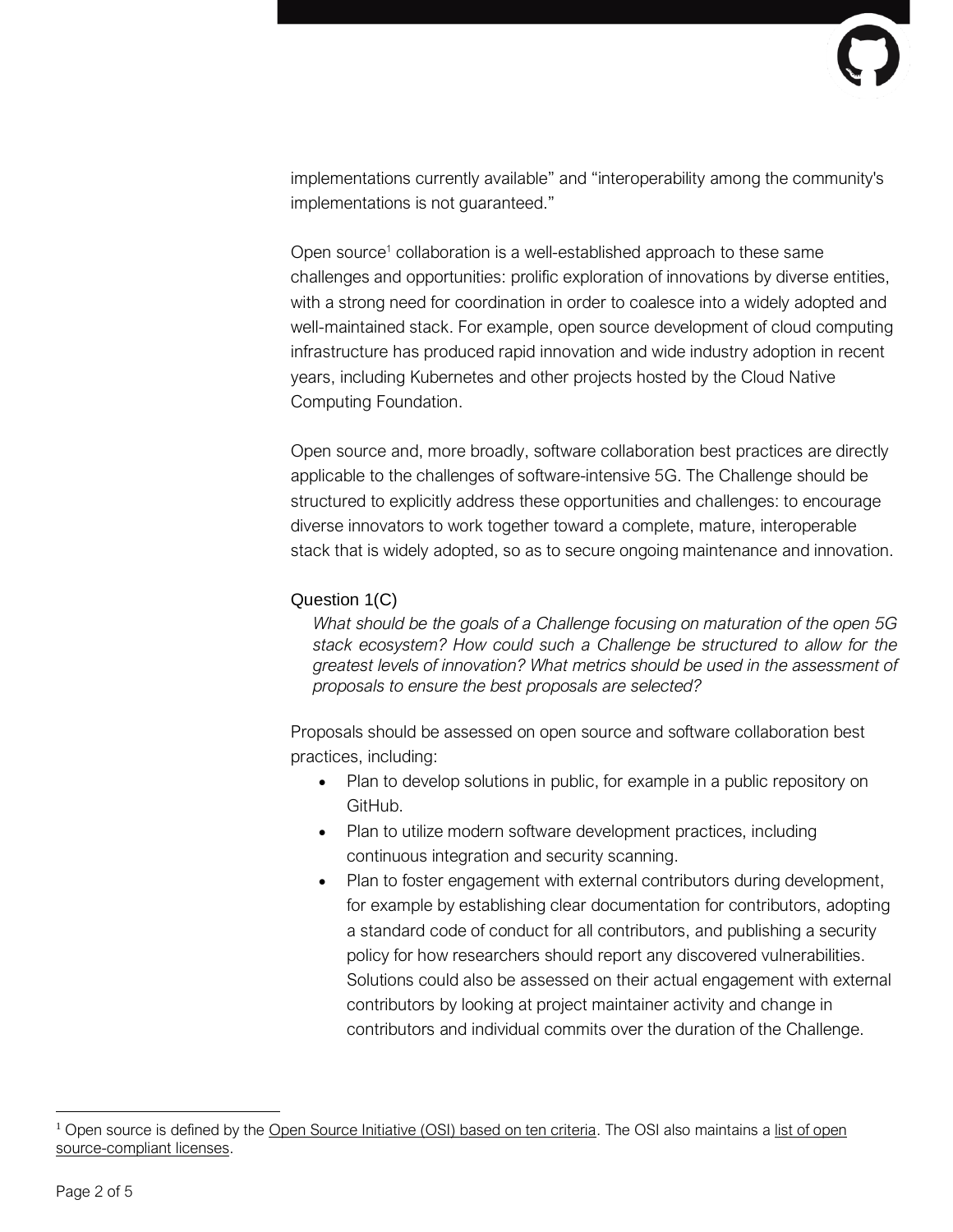- Plan to work with "upstream" -- if the solution needs to change any dependencies, those changes should be done in coordination with and contributed back to the developers of those dependencies to the greatest extent possible. This is to the benefit of the ecosystem, and also to the sustainability of the Challenge solution in question by reducing the amount of code the solution developers are solely responsible for maintaining - which includes keeping up to date with all security issues found in the dependency.
- Plan to exhaustively document any dependencies taken on; see Question 2(C) below.
- Plan for long-term governance of the solution, such as potential transfer to a multi-stakeholder consortium or foundation.
- A clear strategy for understanding the intellectual property used by the solution and vetting the license terms of the software dependencies. Insofar as the Challenge seeks to promote open-source implementations, existing open source licenses that are well-known and understood should be used to facilitate compatibility with other open source projects.
- A clear articulation of what role the proposed solution plays vis-a-vis the open 5G ecosystem, and specifically how it avoids contributing to fragmentation and redundancy, and instead will contribute to the maturity and adoption of the open 5G stack.

These are some illustrative examples of the types of metrics that should be considered in a Challenge that aims to foster solutions that are durable. Further resources can be found at:

- Core Infrastructure Initiative's [Free/Libre](https://bestpractices.coreinfrastructure.org/en/criteria/0) and Open Source Software Best [Practices](https://bestpractices.coreinfrastructure.org/en/criteria/0) Criteria
- Linux Foundation's Setting an Open Source [Strategy](https://www.linuxfoundation.org/resources/open-source-guides/setting-an-open-source-strategy/) quide
- GitHub's Best Practices for [Maintainers](https://opensource.guide/best-practices/) and other Open [Source](https://opensource.guide/) Guides

## Question 2(A)

*What are the incentives in open 5G stack ecosystem development that would maximize cooperation and collaboration, promote interoperability amongst varied open 5G stack components developed by different participants, and mature desired featured sets faster with greater stability?*

Principles of effective software development and open source, in particular, are critical to the open 5G stack ecosystem. Even beyond the context of a particular Challenge, the assessment criteria described in 1(C) can incentivize constructive collaboration and interoperability among components of the open 5G stack.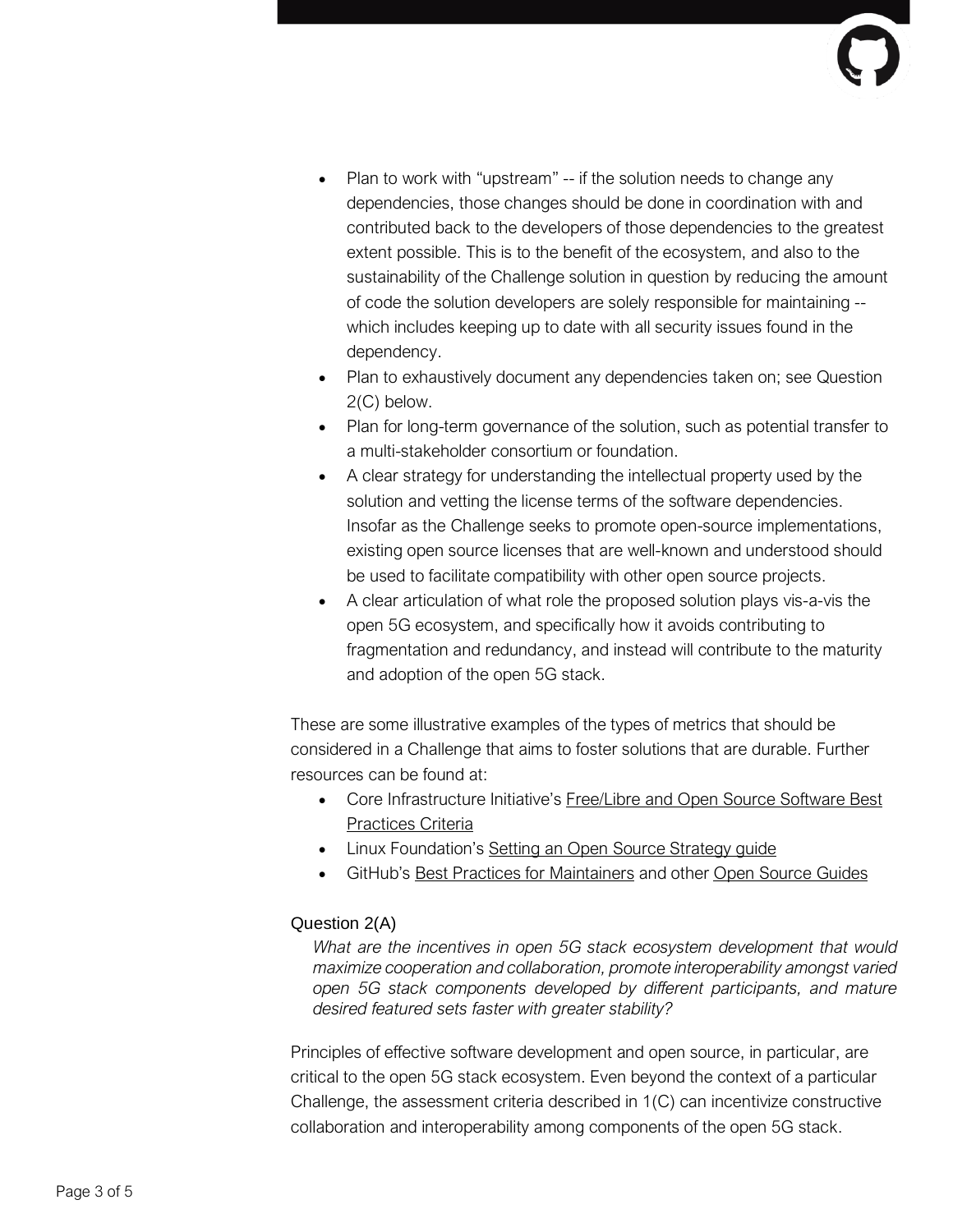## Question 2(C)

*Could a Challenge be designed that would require participants to leverage software bill of materials design principles in the development of components for an open 5G stack?*

Software bill of materials (SBOM) design principles are essential for the adoption, maintainability, security, and transparency of an open 5G stack, and to take full advantage of increasing "use of open-source implementations for various components of a 5G system" noted in the technical motivation for the Challenge.

Global contribution to and adoption of an open 5G stack is highly dependent upon trust. Applying SBOM principles throughout the open 5G stack builds trust through transparency, both for adopters, and for developers, who value transparency and accurate credit, per open source and academic norms.

Requiring Challenge solutions to provide an exhaustive accounting of components included, particularly in a standard SBOM format, brings a number of security and other risk-mitigation benefits, including:

- Visibility into what components are used across the ecosystem, so that investment can target the most critical components;
- Rapid discovery and possibility of remediation of security vulnerabilities in components;
- Reduction in intellectual property or other legal risk form undocumented components and their licenses.

Such a requirement would bring further benefits. It would incentivize solutions to utilize standard software packaging and consumption mechanisms, in order to make SBOM provisioning as efficient as possible. Adoption of such standard methods facilitates continued maintenance and open source collaboration after the completion of the Challenge. It also enables Challenge solutions to leverage advanced tools for managing the security of dependencies, such as GitHub's dependency graph and Dependabot; and issuing and tracking vulnerabilities, such as by using GitHub's Advisory Database.

#### Question 3(A)

*What software and hardware infrastructure will be needed to successfully execute this Challenge?*